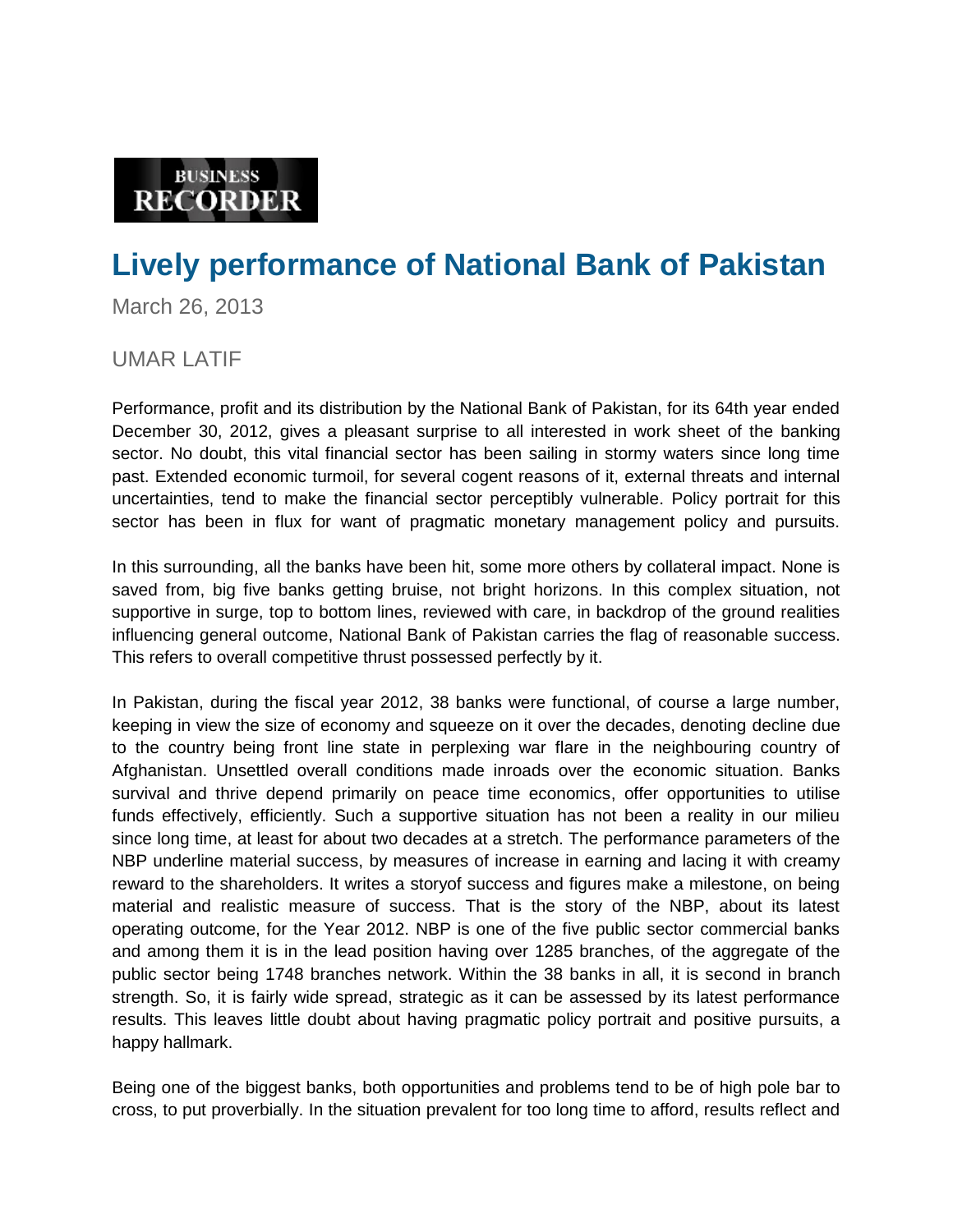so do retain refreshing test, not scratching confidence, but solidifying it.

NBP has one more recognisable hat in wear. It has been its ranking among the big five banks of Pakistan. Core business of the commercial banks, is business and industrial financing. It has not been on the rise but back foot. This has been evident from nominal six percent sparks to Rs 88.30 billion. In comparison with the year 2011 rolling in profit was increased by 20 percent, the latest year presented an overall retreat. However, pretax profit of the leading group of five banks increased by a token of two percent. Lower the business load, lower was the stress of (making) provision on non-performing loans.This did absorb increase, a routine, in administrative expenses. This tends to be the compelling factor for the banks, like any other business, to strive for absorbing increasing this year or year stress and have more in kitty for the stake-holders, have and equitable and reasonable claims.

As many as 22 private sector banks, five fighting fit; seven foreign banks floating new schemes to attract borrowers for business increase, and four specialised banks have been a challenge, more so for the public sector banks, not usually preferred by micro and macro-economic activities more vividly and expanded too in the private sector to have clientage co-ordination with this sector. Alternatively, with constraint to concentrate on the public sector projects posed more problems. as major among them have been on sick list for long time and were simply swallowing good money in fresh lending, chasing the bad money. In this tight situation, working by the NBP, being the major source of lending to state enterprises, turnout to be a tough choice in time measure and in it to steer out of trouble is indeed a planned and poised portrait of dealing business as business. Of course, banks business, as its trait feature points out, is business and it seems to have been secured, as a well groomed and guarded effort, in line of success achieved.

Of course, sailing in stormy surrounded situation and get to safe soil is a task Herculean. The NBP management during the course of the year, with pragmatic imagination, evolved and introduced two new schemes. The one has been to provide loans against collateral of gold and get the same on retirement of debt. This means to have access to funds and at the same time have own gold well secured, safe. Gold prices have in general been on rising scale and the interest rate has been reduced by 2.50 percent during the review year and about five percent in the past two years, it has become a good gain for borrowers against gold placement. This scheme seems to have given grand relief to the borrowers in need, at the same time NBP to utilise its funds in remarkable social service, while the business was on the backtrack in borrowings from the banks for its operations, being on decline due to hugely adverse economic, social and political conditions, continuously on desperate decline, giving diminishing returns for the business and so the banks.

Another interesting, imaginative scheme floated by the bank has been to provide public servants withfacility to borrow against their salaries, in time of hardship. The NBP arranged security of its funds with the government by access to repayment as to schedule. This carried triple benefits, one the government relieved to arrange extra funding for temporary extra lending to its personnel in hardship but have a source to depend for timely support and have honour